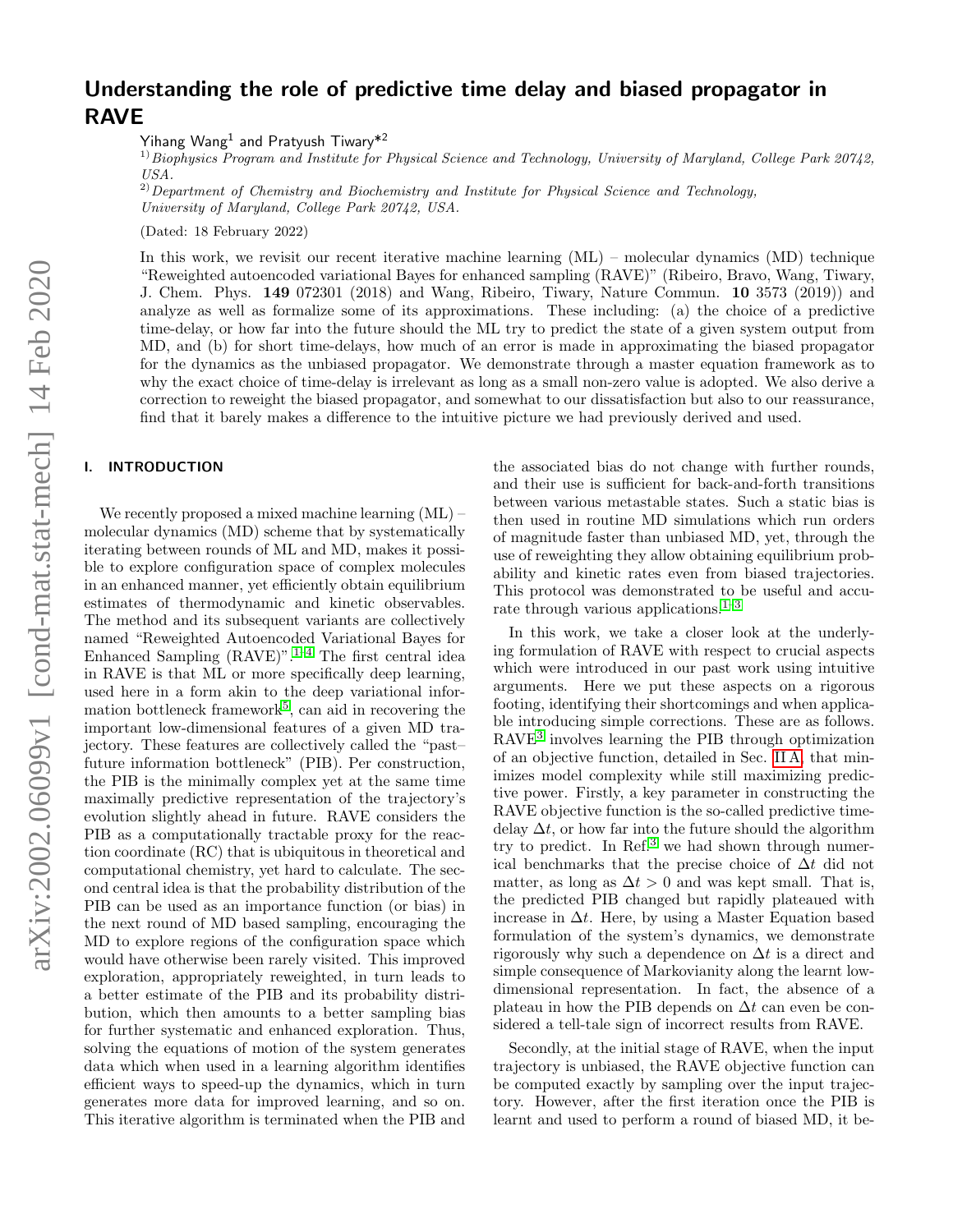comes tricky to calculate the objective function exactly through sampling. Here as well Ref.<sup>[3](#page-5-3)</sup> introduced an intuitive approximation, namely that at short timescales the propagator of the system along the putative PIB is invariant between biased and unbiased dynamics. Naturally this statement is exactly true as  $\Delta t \mapsto 0$ , but its fate for  $\Delta t > 0$  is not at all obvious. Here, again by taking recourse in a Master equation formalism, we derive a framework for using biased sampling to estimate a reweighted, unbiased propagator needed in RAVE that is valid for small  $\Delta t > 0$ . We show how it reduces to the original expression in limiting cases, and how to compute it. We also demonstrate through numerical examples when such a correction might matter and when it might not. We thus believe this work presents a useful theoretical investigation into the underpinnings of RAVE, so the community can use it with greater confidence for the simulation of complex molecules plagued with rare events.

### <span id="page-1-2"></span>II. THEORY

#### <span id="page-1-0"></span>A. Summarizing RAVE

RAVE is proposed as a framework which iterates between constructing the the reaction coordinate (RC) through the use of deep learning, and performing biased MD making use of this RC and its associated thermodynamic/kinetic information learnt in deep learning. The central idea in RAVE is to interpret the RC as a predictive information bottleneck (PIB), which means that it should be a minimally complex but maximally predictive representation of the high-dimensional trajectory. Mathematically, finding the PIB can be formulated as maximizing the the objective function:

<span id="page-1-1"></span>
$$
\mathcal{L} \equiv I(\boldsymbol{\chi}, \mathbf{X}_{\Delta t}) - \gamma I(\mathbf{X}, \boldsymbol{\chi}) \tag{1}
$$

Here  $\chi$  is the low-dimensional PIB, **X** and  $X_{\Delta t}$  are highdimensional basis functions or order parameters that characterize the state of the system at two instances of time separated by a time delay  $\Delta t$ , and  $I(\mathbf{X}, \mathbf{Y})$  denotes the mutual information between any two random variables  $X$  and  $Y$ . As reducing the mutual information between **X** and  $\chi$  will limit the ability of our model to predict  $\mathbf{X}_{\Delta t}$ , there is a competition between compressing information and predicting the future. This competition is controlled through a model complexity parameter  $\gamma$ , which determines the trade-off between compression of the information from **X** and the ability to predict  $\mathbf{X}_{\Delta t}$ . Maximizing  $\mathcal{L}$  is equivalent to maximizing  $I(\chi, \mathbf{X}_{\Delta t})$ and minimizing  $I(\mathbf{X}, \chi)$  simultaneously. By minimizing  $I(\mathbf{X}, \boldsymbol{\chi})$ , we find a mapping  $P(\boldsymbol{\chi}|\mathbf{X})$  which gives a representation  $\chi$  carrying as little information about the past **X** as possible. Given  $P(\chi|\mathbf{X})$  and  $P(\mathbf{X}, \mathbf{X}_{\Delta t})$ , the mapping  $P(\mathbf{X}_{\Delta t}|\boldsymbol{\chi})$  can be determined either exactly through Bayes' theorem, or more practically but approximately

by variational inference.<sup>[3](#page-5-3)</sup>  $P(\mathbf{X}_{\Delta t}|\boldsymbol{\chi})$  can be used to calculate  $I(\mathbf{X}_{\Delta t}, \chi)$ . The mappings  $P(\chi|\mathbf{X})$  and  $P(\mathbf{X}_{\Delta t}|\chi)$ can be stochastic which helps with avoiding overfitting among other benefits, and are generally refered to as encoder and decoder mappings respectively.

In a recent work<sup>[3](#page-5-3)</sup>, we developed a protocol for learning such a PIB wherein we proposed the use of an interpretable linear encoder  $P(\chi|\mathbf{X})$ , and a stochastic deep neural network decoder  $P(\mathbf{X}_{\Delta t}|\boldsymbol{\chi})$ . In principle, we can also use a non-linear encoder but a linear encoder gives us a directly physically interpretable PIB, while avoiding optimization issues inherent in non-linear functions. Furthermore, given the limited complexity that a linear encoder can achieve, we set in Eq[.1](#page-1-1) the hyper-parameter  $\gamma = 0$ . If we define the PIB  $\chi = \sum_i w_i X_i$ , the values of  $w<sub>i</sub>$  reflect the relative importance of order parameters  $X_i$ . Running estimate of the free energy along  $\chi$  is used to construct a biasing potential to perform biased MD simulation. If this PIB is indeed the RC i.e. it captures relevant slow modes and any missing modes are either fast or irrelevant, this biased simulation should lead to increased sampling. Such an improved sampling can then be re-fed to the encoder-decoder architecture for learning an improved PIB or RC. The iteration can then be continued until ergodic sampling is achieved.

#### B. Dependence of PIB on  $\Delta t$

Maximizing the mutual information  $I(\chi, \mathbf{X}_{\Delta t})$  in Eq. [1](#page-1-1) forces the learnt linear PIB or RC  $\chi$  to be as predictive as possible of the high probability aspects of the feature space  $\mathbf{X}_{\Delta t}$ . In addition, introducing a slight time delay in RAVE i.e. setting  $\Delta t > 0$  emphasizes the contribution of not just high probability aspects of the data, but specifically of high probability aspects that persist with time. As demonstrated for related work on time-lagged autoencoders<sup>[6](#page-5-4)</sup>, this amounts to learning slowly decorrelating aspects of the feature space X.

Two questions immediately arise after introducing such a non-zero time delay  $\Delta t$ . First, what precise value of  $\Delta t$  should we adopt when constructing the objective function? Second, how to approximate unbiased estimates of  $P(\mathbf{X}_{\Delta t}|\mathbf{X})$  from a biased MD trajectory which provides us  $P_{\text{biased}}(\mathbf{X}_{\Delta t}|\mathbf{X})$ ? The second question arises because access to unbiased estimates of  $P(\mathbf{X}_{\Delta t}|\mathbf{X})$  is critical to calculating the objective function  $\mathcal L$  in Eq. [1.](#page-1-1)

In this work we answer, with relative rigor, both the questions above. For the first question, we demonstrate that given markovianity in the higher dimensional space X, the markovianity of the PIB follows quite naturally. In other words, there exists a range of non-zero timedelay  $\Delta t$  values using which the PIB is independent of the exact choice of  $\Delta t$ . Thus any small enough  $\Delta t$ can be used to construct the PIB. For the second question, we propose a new objective function which corrects for the influence of bias on the short-time propagator  $P(\mathbf{X}_{\Delta t}|\boldsymbol{\chi})$ , and test it on model systems. Re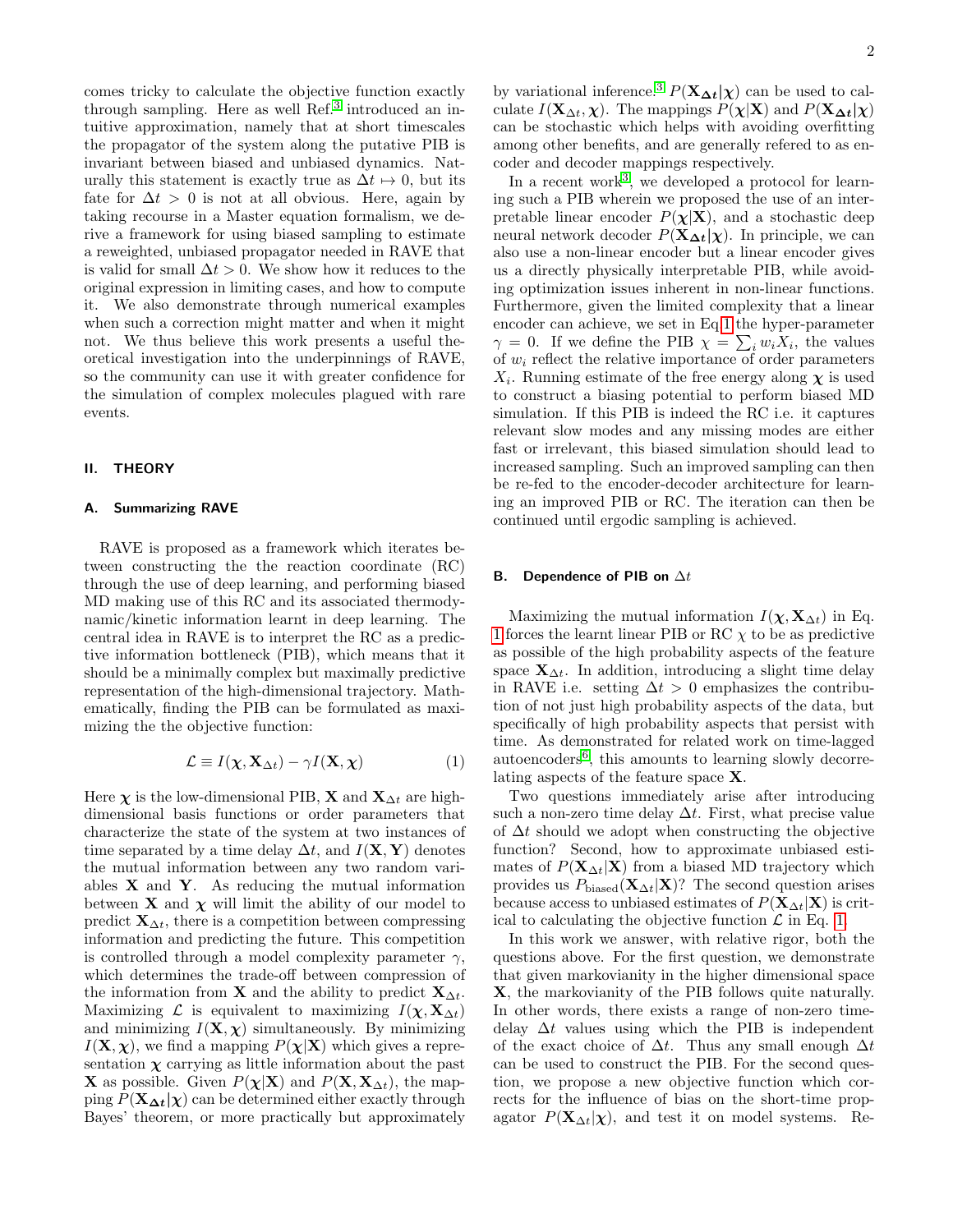assuringly we find that the effect of the correction derived here is minimal, and our intuitive approximation of  $P_{\text{biased}}(\mathbf{X}_{\Delta t}|\boldsymbol{\chi}) \approx P_{\text{unbiased}}(\mathbf{X}_{\Delta t}|\boldsymbol{\chi})$  made in Ref. [3](#page-5-3) was not a bad one.

In Ref.<sup>[3](#page-5-3)</sup>, we showed that estimating the PIB, or minimizing the objective function  $\mathcal L$  in Eq. [1](#page-1-1) is the same as maximizing the cross entropy  $\mathcal{L}'$  between  $P_{\theta}(\mathbf{X}_{\Delta t}, \boldsymbol{\chi})$ and  $P_{\theta}(\mathbf{X}_{\Delta t}|\boldsymbol{\chi})$ :

<span id="page-2-4"></span>
$$
\mathcal{L}' = -\int P_{\theta}(\mathbf{X}_{\Delta t}, \boldsymbol{\chi}) \ln P_{\theta}(\mathbf{X}_{\Delta t}|\boldsymbol{\chi}) d\mathbf{X}_{\Delta t} d\boldsymbol{\chi}
$$
 (2)

where  $\theta$  indicates the parameters of neural network. To understand how this objective function  $\mathcal{L}'$  depends on the predictive time delay  $\Delta t$ , we need to analyze the  $\Delta t$ dependence of  $P_{\theta}(\mathbf{X}_{\Delta t}|\boldsymbol{\chi})$  and  $P_{\theta}(\mathbf{X}_{\Delta t}, \boldsymbol{\chi})$ . To do so we start with a master equation framework for the propagator in the high-dimensional space  $X$ , where we assume markovianity holds true:

$$
P(\mathbf{X}_2, t + \Delta t | \mathbf{X}_1, t) = \delta(\mathbf{X}_2 - \mathbf{X}_1)[1 - a(\mathbf{X}_1, t)\Delta t] + W_t(\mathbf{X}_2 | \mathbf{X}_1) \Delta t + O[(\Delta t)^2]
$$
 (3)

Here  $W_t(\mathbf{X}_2|\mathbf{X}_1)$  is the transition probability per unit  $\int W_t(\mathbf{X}_2|\mathbf{X}_1)d\mathbf{X}_2.$ time from  $X_1$  to  $X_2$  at time t, and  $a(X_1,t)$  =

At this point we make two assumptions: (a) the distribution is stationary so  $P(\mathbf{X}_2, t+\Delta t | \mathbf{X}_1, t)$  can be denoted as  $P(\mathbf{X}_{\Delta t}|\mathbf{X})$ , and (b)  $\Delta t$  is small enough so higher order terms in Eq. [3](#page-2-0) can be ignored giving:

$$
P(\mathbf{X}_{\Delta t}|\mathbf{X}) = \delta(\mathbf{X}_{\Delta t} - \mathbf{X})[1 - a(\mathbf{X})\Delta t] + W(\mathbf{X}_{\Delta t}|\mathbf{X})\Delta t
$$
\n(4)

In addition, as a direct consequence of the markovianity assumption in  $X$  space, the following property must hold true for the models we discuss<sup>[5,](#page-5-2)[7](#page-6-0)</sup>:

$$
P(\mathbf{X}_{\Delta t}|\boldsymbol{\chi}, \mathbf{X}) = P(\mathbf{X}_{\Delta t}|\mathbf{X})\tag{5}
$$

This property reflects that  $X$  contains all the information needed to predict  $\mathbf{X}_{\Delta t}$ , and in addition using knowledge of  $\chi$  can not improve the quality of prediction. With this additional assumption and the use of Eq. [4,](#page-2-1) we have:

$$
P(\mathbf{X}_{\Delta t}, \boldsymbol{\chi}) = \int P(\boldsymbol{\chi}, \mathbf{X}) P(\mathbf{X}_{\Delta t} | \boldsymbol{\chi}, \mathbf{X}) d\mathbf{X}
$$
  
=  $P(\boldsymbol{\chi}, \mathbf{X}_{\Delta t}) [1 - a(\mathbf{X}_{\Delta t}) \Delta t]$   
+  $\Delta t \int P(\boldsymbol{\chi}, \mathbf{X}) W(\mathbf{X}_{\Delta t} | \mathbf{X}) d\mathbf{X}$  (6)

By rearranging Eq. [6,](#page-2-2) we can express  $P(\mathbf{X}_{\Delta t}, \boldsymbol{\chi})$  in terms of  $W(\mathbf{X}_{\Delta t}|\mathbf{X})$  and  $P(\boldsymbol{\chi}, \mathbf{X})$ :

$$
P(\mathbf{X}_{\Delta t}, \mathbf{\chi}) = \frac{\int P(\mathbf{\chi}, \mathbf{X}) W(\mathbf{X}_{\Delta t} | \mathbf{X}) d\mathbf{X}}{a(\mathbf{X}_{\Delta t})}
$$

$$
= \frac{\int P(\mathbf{\chi}, \mathbf{X}) W(\mathbf{X}_{\Delta t} | \mathbf{X}) d\mathbf{X}}{\int W(\mathbf{X}_{\Delta t'} | \mathbf{X}_{\Delta t}) d\mathbf{X}_{\Delta t'}} \tag{7}
$$

In Eq. [7](#page-2-3) both the numerator and denominator have any dependence on the predictive time-delay  $\Delta t$  only through the transition probability per unit time  $W$ , which in turn per construction does not depend on  $\Delta t$ . As such,  $P(\mathbf{X}_{\Delta t}, \chi)$  does not depend on  $\Delta t$ . As a direct consequence of this, the PIB estimated by maximizing  $\mathcal{L}'$ in Eq. [2](#page-2-4) as well should not depend on the choice of  $\Delta t$ , as long as  $\Delta t$  is small enough that the Master Equation formalism of Eq. [4](#page-2-1) is valid.

#### C. Correcting the propagator and the information bottleneck when using biased trajectory

So far the formalism assumes we have access to various unbiased estimates needed in order to maximize  $\mathcal{L}'$  in Eq. [2.](#page-2-4) However, the whole framework in RAVE is based on iterations between machine learning and progressively biased MD, we need to be able to construct PIB from biased trajectories as well. We now address the question of how to do so, and develop a corrected form of Eq. [2](#page-2-4) for this purpose. In our previous work,<sup>[3](#page-5-3)</sup> we worked with biased trajectories by making the assumption:

<span id="page-2-6"></span>
$$
P_{\text{biased}}(\mathbf{X}^{n+k}|\boldsymbol{\chi}^n) \approx P_{\text{unbiased}}(\mathbf{X}^{n+k}|\boldsymbol{\chi}^n)
$$
 (8)

<span id="page-2-0"></span>which led to the following  $\mathcal{L}'$ :

<span id="page-2-5"></span>
$$
\mathcal{L}' = \left\{ \sum_{n=1}^{N} e^{\beta V^n} \right\}^{-1} \sum_{n=1}^{M} e^{\beta V^n} \ln Q(\mathbf{X}^{n+k}|\boldsymbol{\chi}^n) \qquad (9)
$$

<span id="page-2-1"></span>Here  $\Delta t$  equals the time elapsed in k MD steps and  $Q(\mathbf{X}^{n+k}|\boldsymbol{\chi}^n)$  is the probabilistic mapping given by the approximate decoder to approximate the real posterior probability  $P(\mathbf{X}^{n+k}|\boldsymbol{\chi}^n)$ .  $e^{\beta V^n}$  is a reweighting factor to correct for the bias in stationary probability density estimate. The need for an approximate decoder arises from the principle of variational inference wherein  $\mathcal{L}'$  is bounded from above by  $\mathcal L$  and will reach maximum only when  $Q(\mathbf{X}^{n+k}|\boldsymbol{\chi}^n) = P(\mathbf{X}^{n+k}|\boldsymbol{\chi}^n)$ . This guarantees that maximizing  $\mathcal{L}'$  will also force the approximate decoder be as close to the real posterior probability as possible. Thus in the limit that the neural network decoder is flexible enough to approximate the real decoder exactly, optimizing  $\mathcal L$  and  $\mathcal L'$  will give the same encoder. As such we can assume the decoder is exact when deriving the correction for the propagator.

<span id="page-2-2"></span>Eq. [9](#page-2-5) as introduced in Ref. [3](#page-5-3) corrects for only one of the two biased aspects of the trajectory: (i) it reweights out the effect of the bias on the sampling probability at any given moment of time, (ii) it however ignores the effect of bias on the short-term dynamical evolution of the system as it assumes Eq. [8.](#page-2-6) Note that in the limit  $\Delta t \rightarrow 0$ , Eq. [8](#page-2-6) becomes exact. But as  $\Delta t$  increases,  $P_{\text{biased}}(\mathbf{X}|\boldsymbol{\chi})$  gradually deviates from  $P_{\text{unbiased}}(\mathbf{X}|\boldsymbol{\chi})$  due to the existence of bias.

<span id="page-2-3"></span>To correct for the bias in  $P_{\text{biased}}(\mathbf{X}|\boldsymbol{\chi})$ , we first consider the relationship of transition probability between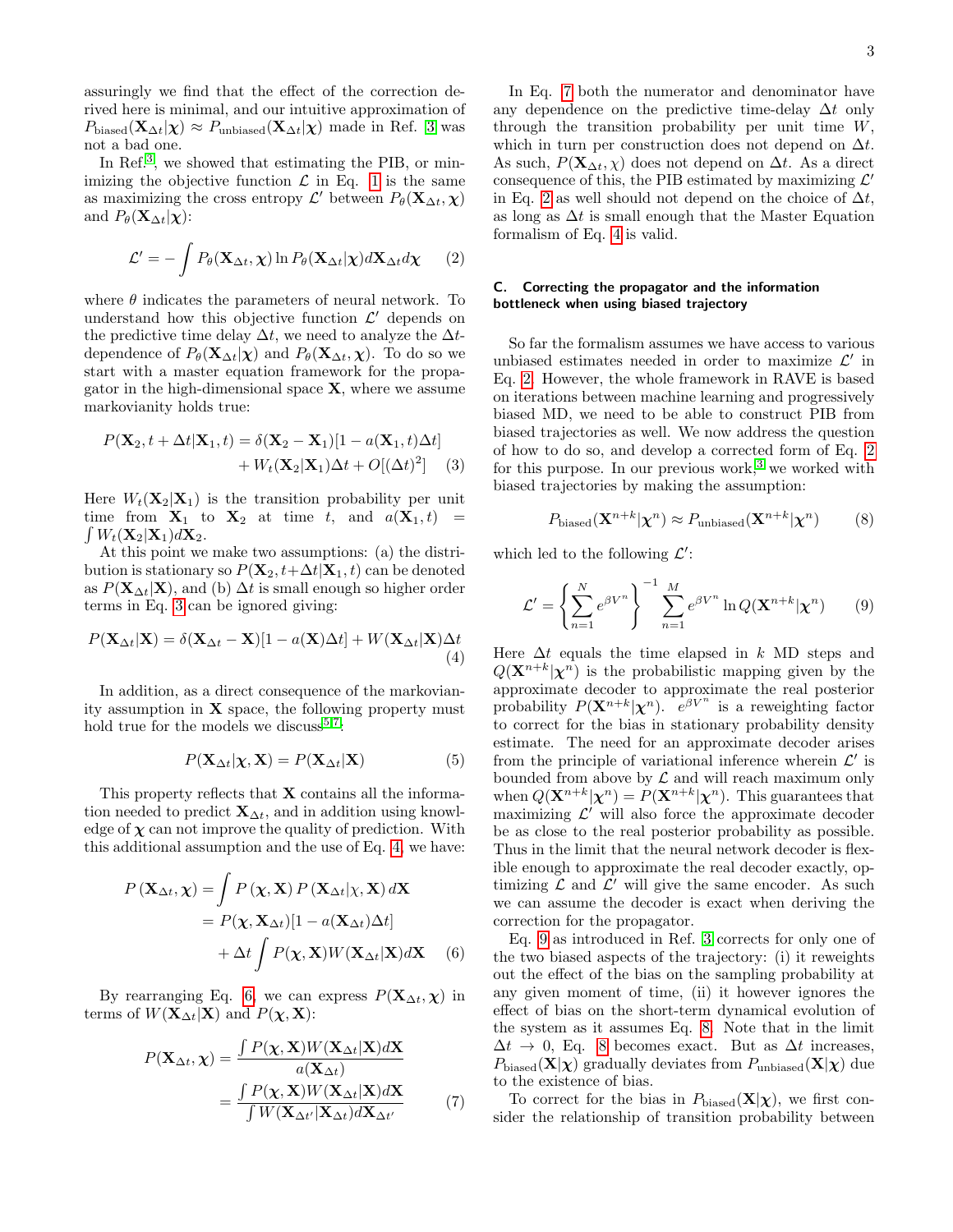biased and unbiased MD. By discretizing the Smoluchowski equation along  $X$ , the transition probability can be written  $as^{8,9}$  $as^{8,9}$  $as^{8,9}$  $as^{8,9}$ :

$$
W(\mathbf{X}_{\Delta t}|\mathbf{X}) = \frac{D(\mathbf{X}_{\Delta t}) + D(\mathbf{X})}{2||\mathbf{X}_{\Delta t} - \mathbf{X}||^2} \exp\left\{-\frac{\beta[U(\mathbf{X}_{\Delta t}) - U(\mathbf{X})]}{2}\right\}
$$
(10)

where  $U(\mathbf{X})$  is the equilibrium, unbiased free energy. In biased MD with bias  $V(\chi(\mathbf{X}))$  applied as a function of a putative RC  $\chi$ , the underlying free energy gets replaced by  $U(\mathbf{X}) + V(\chi(\mathbf{X}))$ . Note that the bias is function of  $RC \chi$  which itself is a well-defined function of basis functions or order parameters  $X$  that depend on atomic coordinates, so the biasing force added on atoms is continuously differentiable. Assuming that the diffusivity itself stays unchanged due to the addition of bias (a common assumption in dynamical reweighting algorithms such as Ref. [10\)](#page-6-3), we can then write down a relation between the biased and unbiased transition probabilities in terms of the bias:

$$
W_b(\mathbf{X}_{\Delta t}|\mathbf{X}) = \sqrt{\frac{e^{\beta V(\chi(\mathbf{X}))}}{e^{\beta V(\chi(\mathbf{X}_{\Delta t}))}}} W_u(\mathbf{X}_{\Delta t}|\mathbf{X})
$$
(11)

where the subscripts  $u$  and  $b$  denote unbiased and biased measurements respectively. Eqs. [4](#page-2-1) and [11](#page-3-0) together provide the relationship between  $P_b(\mathbf{X}_{\Delta t}|\boldsymbol{\chi})$  and  $P_u(\mathbf{X}_{\Delta t}|\boldsymbol{\chi})$ :

$$
P_b(\mathbf{X}_{\Delta t}|\mathbf{X}) = \sqrt{\frac{e^{\beta V(\chi(\mathbf{X}))}}{e^{\beta V(\chi(\mathbf{X}_{\Delta t}))}}} P_u(\mathbf{X}_{\Delta t}|\mathbf{X}) \quad \text{if } \mathbf{X}_{\Delta t} \neq \mathbf{X}
$$

$$
P_b(\mathbf{X}_{\Delta t}|\mathbf{X}) = 1 - \int_{\mathbf{X}_{\Delta t}' \neq \mathbf{X}_{\Delta t}} P_b(\mathbf{X}_{\Delta t}'|\mathbf{X}) d\mathbf{X}_{\Delta t}' \quad \text{if } \mathbf{X}_{\Delta t} = \mathbf{X}
$$
(12)

Finally, we write down the bias-corrected expression for the objective function  $\mathcal{L}'$ :

 $\lambda$ r

$$
\mathcal{L}' = \frac{c}{N} \sum_{n=1}^{N} e^{\beta V^n} \ln Q(\mathbf{X}^n | \mathbf{\chi}^n)
$$

$$
- \frac{c}{N} \sum_{n=1}^{N} e^{\beta \frac{V^{n+k} + V^n}{2}} \ln Q(\mathbf{X}^n | \mathbf{\chi}^n)
$$

$$
+ \frac{c}{N} \sum_{n=1}^{N} e^{\beta \frac{V^{n+k} + V^n}{2}} \ln Q(\mathbf{X}^{n+k} | \mathbf{\chi}^n)
$$
(13)

where  $c$  is an irrelevant constant independent of the neural network parameters.

The last term in Eq. [13](#page-3-1) is similar to Eq. [9,](#page-2-5) which only considers the correction for sampling points and not their dynamical propagation. The summation of the first two terms can be interpreted as the correction for the propagator. To gain some intuition into these, let's consider the effect of the biasing potential on the dynamics. It pushes the system from high bias region to low bias region, thereby spuriously increasing the conditional probability for being found in low bias region, given that earlier the system was in high bias region. We thus want to

<span id="page-3-2"></span>

<span id="page-3-0"></span>FIG. 1: Free energy profile along each degree of freedom of the model system  $((a), (c)$  $((a), (c)$  $((a), (c)$  $((a), (c)$  and  $(e)$ respectively) and the corresponding trajectories from Langevin dynamics  $((b), ((d))$  $((b), ((d))$  $((b), ((d))$  $((b), ((d))$  $((b), ((d))$  and  $(f)$  respectively). In [\(b\)](#page-3-2) the sum of underlying and bias potentials are indicated with a dashed line.

<span id="page-3-1"></span>reweight out this effect and only learn from the dynamics induced by the original potential, which is what Eq. [13](#page-3-1) achieves. If the trajectory goes from a state  $X^n$  with higher bias  $V^n$  to a state  $\mathbf{X}^{n+k}$  with lower bias  $V^{n+k}$ , the summation of the first two terms in Eq. [13](#page-3-1) will be positive. Note that in Eq. [13](#page-3-1) the first two terms together in this regime encourage the decoder to generate features close to  $X<sup>n</sup>$  while the third term favors the decoder to generate features closer to  $X^{n+k}$ . This will negate the spurious enhancement of probability of  $X^{n+k}$  due to the biasing profile. Similar argument applies for the case  $V^{n+k} > V^n$ . We conclude this section by highlighting that is a rough approximation valid for short  $\Delta t$ , and it can not completely correct the effect of bias on dynamics. In the following examples we will discuss the advantages and limitations of this new formula, and also analyze how valid was the intuitive approximation Eq. [8](#page-2-6) made in Ref. [3.](#page-5-3)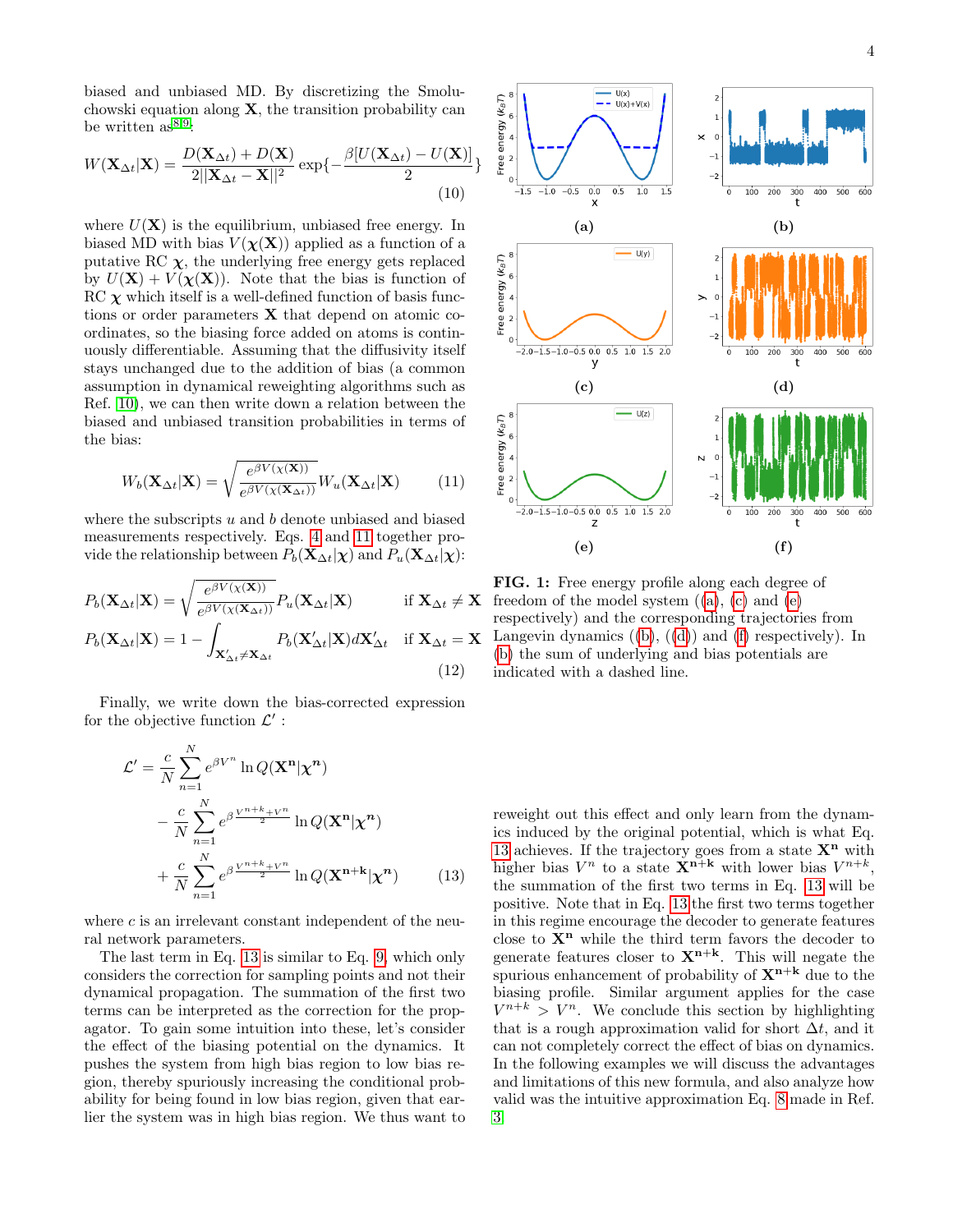#### III. RESULTS

We now demonstrate the nature and effect of the corrections derived in the previous section through a simple illustrative numerical example with exact results pertaining to the true reaction coordinate and its free energy. More specifically, we generated an unbiased trajectory on a model system and apply RAVE iterations to it. This system is simple enough that we could generate a long enough unbiased trajectory with sufficient sampling of different metastable states. RAVE calculations on this perfect unbiased trajectory serve as our benchmark. In parallel, we add a biasing potential along the relevant slow mode of the system to generate a biased trajectory. Both of these trajectories are then subjected to different treatments as proposed in Sec. [II,](#page-1-2) and as explained in the remainder of this section, in order to judge how much of a difference our corrections really make.

### A. System set-up

The model system in this work has three degrees of freedom and a governing potential energy U given by:

<span id="page-4-0"></span>
$$
U(x, y, z) = 6(x2 - 1) + 0.0375[(y - z)2 - 8]2 + 45(y + z)2
$$
\n(14)

Fig. [1](#page-3-2) shows the free energy profile along each degree of freedom and the corresponding trajectory from evolving Langevin dynamics $11$  with an integration time step of 0.01 units at temperature  $k_BT = 1$ . In agreement with the significantly higher energy barrier along  $x$ , the transitions along  $x$  happen much less frequently and it represents accurately the dominant slow mode in this system.

In this work we want to focus on the difference between optimizing Eq. [9](#page-2-5) and Eq. [13.](#page-3-1) As such we perform the biased MD by using the slow mode  $x$  as the reaction coordinate and constructing the bias potential on the basis of its analytical free energy. The bias potential was constructed with a maximum bias of 3kT. The sum of the potential energy of the system and the bias potential is shown as a dashed line in Fig. [1](#page-3-2) [\(a\)](#page-3-2).

#### B. RAVE set-up

The input to RAVE comprised the three-dimensional time-series of  $\{x, y, z\}$  as obtained from Langevin dynamics. Whitening procedure from Ref.[12](#page-6-5) was used to reduce artifacts from high variance. The RC or PIB was learnt as a linear combination of  $\{x, y, z\}$ , thus characterized by corresponding three weights. Due to the possible nonconvex and inherent stochastic nature of the optimization, there is no guarantee that a single training run gives us the most optimal RC. Indeed, here we trained 16 neural networks with randomly initialized weights, and found significant run to run variation in the output weights for

 ${x, y, z}$ . Out of the 16 choices we selected the run that gave the smallest loss function. In practice we believe such a high number of trial runs is not needed, and a smaller number might very well be sufficient.

## C. Calculated RC under different time-delays and approximation schemes

We use the unbiased and the biased trajectories as input in RAVE with different values of the predictive timedelay  $\Delta t$ . Fig. [2](#page-5-5) shows the weights of x,y and z in the RC as obtained for these different set-ups. For the long well-sampled unbiased trajectory, we use Eq. [9](#page-2-5) setting  $V^n = 0$  (Fig. [2](#page-5-5) [\(a\)](#page-5-5)). This serves as a benchmark. For the biased trajectory as well, we first use Eq. [9](#page-2-5) setting  $V^n = 0$  (Fig. [2](#page-5-5) [\(b\)](#page-5-5)). This illustrates the effect of biasing on the different modes. Next, for the biased trajectory, we use Eq. [9](#page-2-5) taking the bias into account for reweighting the stationary probability, but not the propagator (Fig. [2](#page-5-5) [\(c\)](#page-5-5)). Finally, we use the biased trajectory correcting for the effect of bias on the stationary density as well as the propagator by making use of Eq. [13](#page-3-1) (Fig. [2](#page-5-5) [\(d\)](#page-5-5)).

The RAVE solution for unbiased trajectory shown in Fig. [2](#page-5-5) (a) assigns the highest weight to x, which is in agreement with our expectation that  $x$  is the slowest mode. The weights for  $y$  and  $z$  always have different signs as they are anticorrelated according to potential energy  $U$  in Eq. [14.](#page-4-0) Here we just want to compare their relative importance so only the absolute values of the weights are shown all throughout Fig. [2.](#page-5-5) Fig. [2](#page-5-5) [\(b\)](#page-5-5) shows results after treating the biased trajectory without taking the bias into account i.e. through the use of Eq. [9](#page-2-5) with  $V^n = 0$ . Due to biasing along x and subsequent enhancement in fluctuations in this direction, now all  $3$  modes  $x$ ,  $y$  and  $z$  are comparable in their timescales, and without any reweighting RAVE assigns equal weights to the three degrees of freedom. This illustrates why reweighting out effects of bias is crucial in RAVE, and arguably in general when using inputs from biased simulations as training data in machine learning. In Figs. [2](#page-5-5) [\(c\)](#page-5-5) and [\(d\)](#page-5-5) we use Eq. [9](#page-2-5) and Eq. [13](#page-3-1) respectively to correct for the effect of bias on the stationary probability and both stationary probability/propagator. Both Eqs. [9](#page-2-5) and Eq. [13](#page-3-1) in Figs. [2](#page-5-5) (c) and (d) respectively give a remarkably similar profile to that obtained from the long benchmark unbiased simulation used as input in RAVE. Thus, at least for this model system, it appears that our intuitive approximation of Eq. [8](#page-2-6) made in Ref. [3](#page-5-3) was reasonable. It does however appear that using the correction Eq. [13](#page-3-1) developed in this work leads to a more robust solution across different predictive time delays.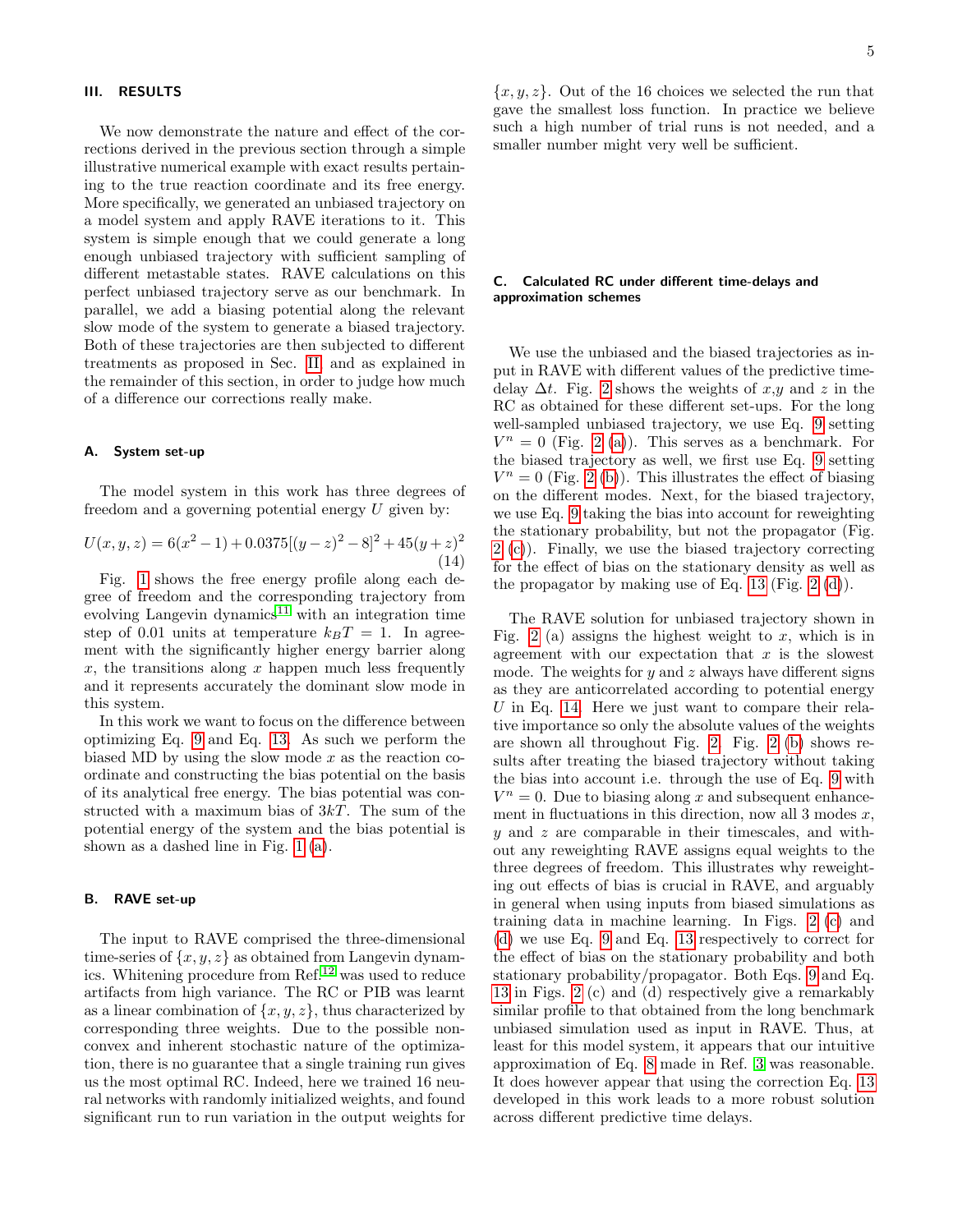<span id="page-5-5"></span>

FIG. 2: Reaction coordinates learned by RAVE as functions of predictive time delay. [\(a\)](#page-5-5) RC learned from an unbiased trajectory using Eq. [9](#page-2-5) setting  $V^n = 0$ . [\(b\)](#page-5-5) RC learned from a biased trajectory using Eq. [9](#page-2-5) with  $V^n = 0$ . [\(c\)](#page-5-5) RC learned from a biased trajectory with Eq. [9](#page-2-5) taking the bias  $V^n = \text{into account for reweighting}$ the stationary probability, but not the propagator. [\(d\)](#page-5-5) RC learned from a biased trajectory correcting for the effect of bias on the stationary density as well as the propagator by making use of Eq. [13.](#page-3-1)

## IV. CONCLUSION

In this work, we have revisited our recent iterative machine learning-molecular dynamics method RAVE<sup>1-[3](#page-5-3)</sup>. Specifically, we first discuss the role of predictive time delay in RAVE demonstrating why its specific value is not relevant as long as a small non-zero value is taken. Secondly, we introduced a correction for the objective function in RAVE that corrects the effect of biasing potential on the dynamical propagator of the system. Our work is grounded in the master equation framework for the dynamics of the system in the true high-dimensional space. We prove that the RC learned from RAVE should not depend on the choice of time delay, as long as time delay is small enough that the Master Equation formalism of Eq. [4](#page-2-1) is valid. This explains why in our previous work, the RC converged quickly as a function of predictive time delay[3](#page-5-3) . Also, by introducing the correction for the transition probability in biased MD, we derive a new objective function, which not only reweights the static distribution as we did in our previous work, but also gives a better estimation of the transition probabilities. We find that apart from reducing the number of outlier solutions, our correction does not significantly improve upon the intuitive approximation introduced in Ref. [3.](#page-5-3) It remains to be seen if this holds true in more complex systems, but given that our correction Eq. [13](#page-3-1) involves no computational overhead relative to Ref. [3,](#page-5-3) we recommend its use as a default. In future work we will construct even more  $\alpha$ ccurate approximations<sup>[13](#page-6-6)</sup> to account for the effect of bias on transition probabilities, as well as apply this framework to different practical applications.

### Acknowledgements

The authors thank Sun-Ting Tsai for sharing the code implementing Langevin dynamics and Pavan Ravindra for proof-reading the manuscript. The authors thank Deepthought2, MARCC, and XSEDE for providing computational resources used in this work. YW would like to thank NCI-UMD Partnership for Integrative Cancer Research for financial support. Acknowledgment is made to the Donors of the American Chemical Society Petroleum Research Fund for partial support of this research (PRF 60512-DNI6).

#### References

- <span id="page-5-0"></span><sup>1</sup>J. M. L. Ribeiro, P. Bravo, Y. Wang, and P. Tiwary, [J. Chem.](http://dx.doi.org/10.1063/1.5025487) Phys. 149[, 072301 \(2018\),](http://dx.doi.org/10.1063/1.5025487) [https://doi.org/10.1063/1.5025487.](http://arxiv.org/abs/https://doi.org/10.1063/1.5025487)
- <sup>2</sup>J. M. Lamim Ribeiro and P. Tiwary, [J. Chem. Theory Comput.](http://dx.doi.org/10.1021/acs.jctc.8b00869) 15[, 708 \(2019\),](http://dx.doi.org/10.1021/acs.jctc.8b00869) [https://doi.org/10.1021/acs.jctc.8b00869.](http://arxiv.org/abs/https://doi.org/10.1021/acs.jctc.8b00869)
- <span id="page-5-3"></span><sup>3</sup>Y. Wang, J. M. L. Ribeiro, and P. Tiwary, [Nat. Commun.](http://dx.doi.org/10.1038/s41467-019-11405-4) 10, [3573 \(2019\).](http://dx.doi.org/10.1038/s41467-019-11405-4)
- <span id="page-5-1"></span><sup>4</sup>Y. Wang, J. M. L. Ribeiro, and P. Tiwary, [Curr. Opin. Struct.](http://dx.doi.org/https://doi.org/10.1016/j.sbi.2019.12.016) Biol. 61[, 139 \(2020\).](http://dx.doi.org/https://doi.org/10.1016/j.sbi.2019.12.016)
- <span id="page-5-2"></span><sup>5</sup>A. A. Alemi, I. Fischer, J. V. Dillon, and K. Murphy, arXiv e-prints , arXiv:1612.00410 (2016).
- <span id="page-5-4"></span> ${}^{6}$ C. Wehmeyer and F. Noé, J. Chem. Phys. 148[, 241703 \(2018\),](http://dx.doi.org/10.1063/1.5011399) [https://doi.org/10.1063/1.5011399.](http://arxiv.org/abs/https://doi.org/10.1063/1.5011399)